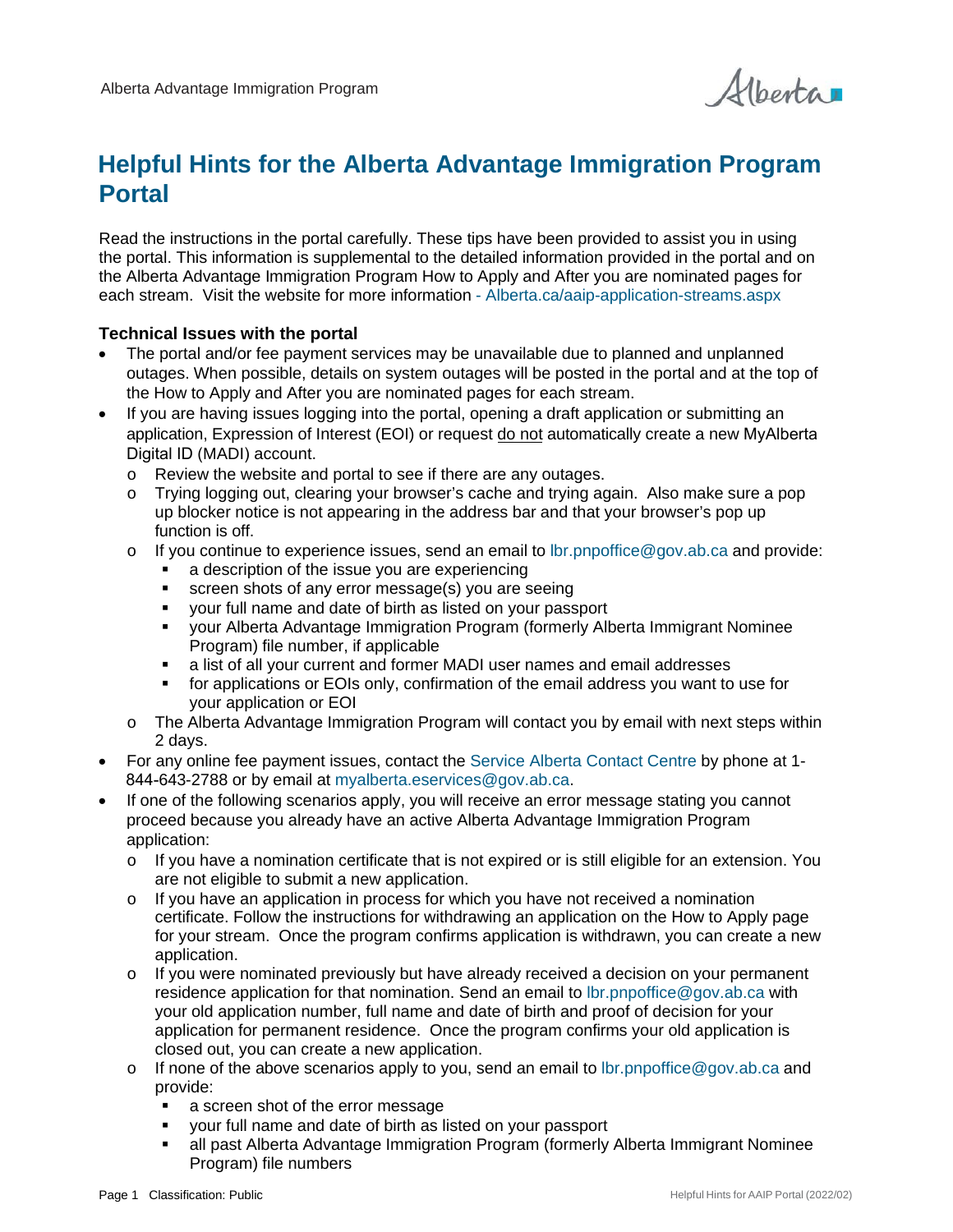- a list of all your current MADI user names and email addresses
- confirmation of the email address you want to use for your application

## **Creating an application or Expression of Interest (EOI)**

#### *Your email address*

• The email address you use to set up your MyAlberta Digital ID (MADI) account is the email address that the Alberta Advantage Immigration Program will use to correspond with you. If you need to change your email address for corresponding with the program, you must update your MADI account.

## *Applying to the Alberta Express Entry Stream*

- You must be invited to apply to this stream.
- First, you must send specific information to the Alberta Advantage Immigration Program. The information submitted and how you submit the information differs for general Alberta Express Entry Stream candidates and Accelerated Tech Pathway candidates. Review the instructions on [Alberta.ca/aaip-alberta-express-entry-stream-eligibility.aspx.](https://www.alberta.ca/aaip-alberta-express-entry-stream-eligibility.aspx)
- If you are eligible to apply, the Alberta Advantage Immigration Program will send an email with a link to the portal inviting you to apply.

#### *Creating a business application for entrepreneur streams*

- If the Alberta Advantage Immigration Program selects your EOI, your EOI status will become EOI Selected in the Check Existing Expression of Interest (EOI) section and you will receive an email from the program with steps for the business application process. Read the email and instructions. If you believe you meet the criteria, log into the portal and you will find a draft business application in the Check Existing Applications section to review and complete.
	- $\circ$  The draft business application includes all the data provided in the EOI, as well as new data sections. You must review all the information for accuracy and complete new data fields.
	- $\circ$  Once a complete business application is submitted, a business application file number is provided. This is a different number than the EOI number previously received.

## **Saving a draft application, EOI or request**

- To save an application or EOI, you must complete section A (Contact Information).
- A draft request is saved as soon as you check off the box on the Freedom of Information and Protection of Privacy (FOIP) clause page and select the Continue button.
- To save a section, you must fill in all required fields and have no errormessages.
- You can see all of your applications. EOIs and requests in the Check Existing Applications, Check Existing Expression of Interest (EOI) and Check Existing Request sections in theportal.
- *Alberta Express Entry Stream only –* Once you create a draft application using the link you received from the Alberta Advantage Immigration Program by email, you can no longer use that same link to access the portal. To access the portal go to [https://ainp.labour.alberta.ca.](https://ainp.labour.alberta.ca/)

## **Completing fields**

- All fields with an \* are mandatory.
- In addition to completing mandatory fields, complete all sections/fields that are relevant to you.
- Do not enter data using all capital letters.
- Place your cursor over the field or text box to receive tips on how to fill out theinformation.
- Your name has to match exactly to the passport. Any corrections/updates need to be made in your MyAlberta Digital ID (MADI) account.
- Error messages will pop up if a mandatory field is not filled out, the data you have entered does not meet formatting requirements or if you do not meet the program requirements.
	- o Information must be entered correctly before you can proceed to the next section.
	- o You can click on the error message and it will take you to the section with the error, unless the error is due to not meeting program criteria.
	- $\circ$  If the error message indicates you do not meet program eligibility, you will not be able to proceed further in the application, EOI or request.
- For quick searches in the drop down list forfields:
- **Page 2 Classification: Public Helpful Hints for AAIP Portal (2022/02)** Helpful Hints for AAIP Portal (2022/02)  $\circ$  placing an  $*$  in front of your search text will gives you everything that contains those letters.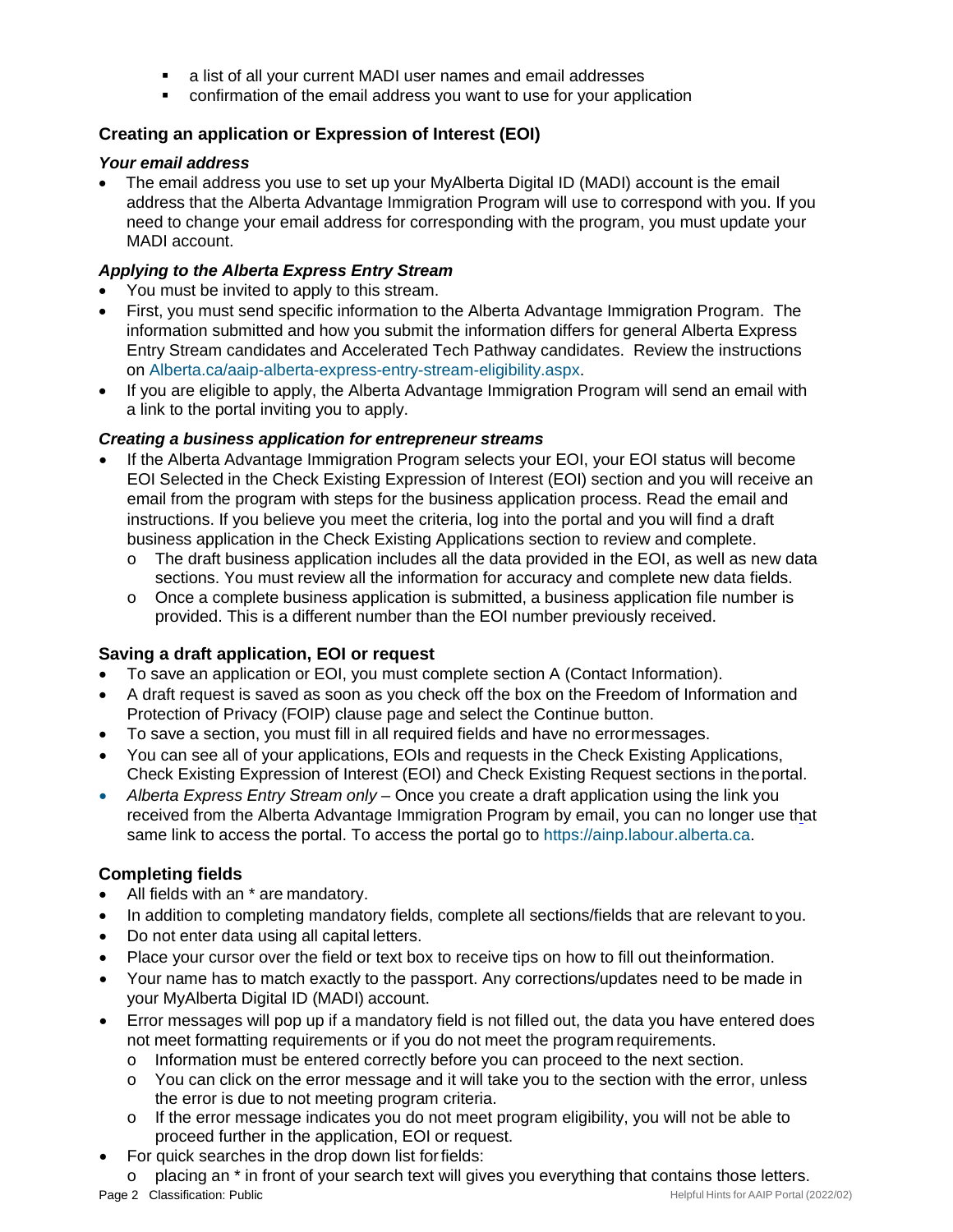For example, a search for \*JA will result in Azerbaijan, Jamaica and Japan.

- $\circ$  placing an  $*$  behind your search text gives you results where the first word of the entry begins with those letters. For example, a search for JA\* will result in Jamaica and Japan.
- If you make a change in some sections, you may be required to update a previous section you completed.
- *For EOIs and applications only -* You must re-sign the Candidate Declaration through Representative Information sections if you make changes to any information provided in the sections before the Candidate Declaration.

## **Uploading your documents**

- Review the Document Checklist in the portal and document checklist on the How to Apply page for your stream before uploading your documents. Make sure you have uploaded all the mandatory ('Must Have') documents. "Conditional" documents are optional.
- Download the current versions of Alberta Advantage Immigration Program forms from the website. Form versions are subject to change and new forms have been created for use with online applications.
- File sizes cannot exceed 20 MB and the image resolution cannot not exceed 150 dpi. Zip files are not permitted. Do not password protect your documents.
- Permitted file formats include:
	- o Excel .xls, xlsx
	- o JPEG or JPG (Joint Photographic Experts Group) - .jpg
	- o Plain text .txt
	- o PNG (Portable Network Graphics) .png
- o Portable Document Format (PDF) .pdf
- o PowerPoint .ppt, .pptx
- o Rich Text Format .rtf
- o TIF (Tagged Image File) .tif
	- o Word .doc, .docx
- Provide a certified translation with any documents that are not in English or French, and submit your translation documents with copies of the original documents. Details on translation requirements are included in the document checklists on the website.

# **Printing a copy of your application or EOI**

• Once every section has been entered and documents uploaded, you can print a copy of your application or EOI in the Application Preview or EOI Preview section by using the web browser print option.

## **Paying the application fee and request fee (Note: there are no fees for EOIs or for requests to update your information)**

- You will have 24 hours to pay your fee in full. If you do not pay your fee in full within 24 hours, your application or request will be cancelled and you must submit a new application or request.
- Check the *Web Application Status* of your application in the Check Existing Applications section or the *Request Status* in the Check Existing Requests section to confirm if your fee has been paid. For applications, the *Web Application Status* is different than the *Processing Status* which is also provided.
	- o Your application or request has not been accepted for processing by the Alberta Advantage Immigration Program and your fee has not been paid if the *Web Application Status/Request Status* is "Payment Pending."
	- o Your application or request has been accepted for processing by the program if the *Web Application Status/Request Status* is "Submitted." You will also have an email from eServices with your fee payment receipt.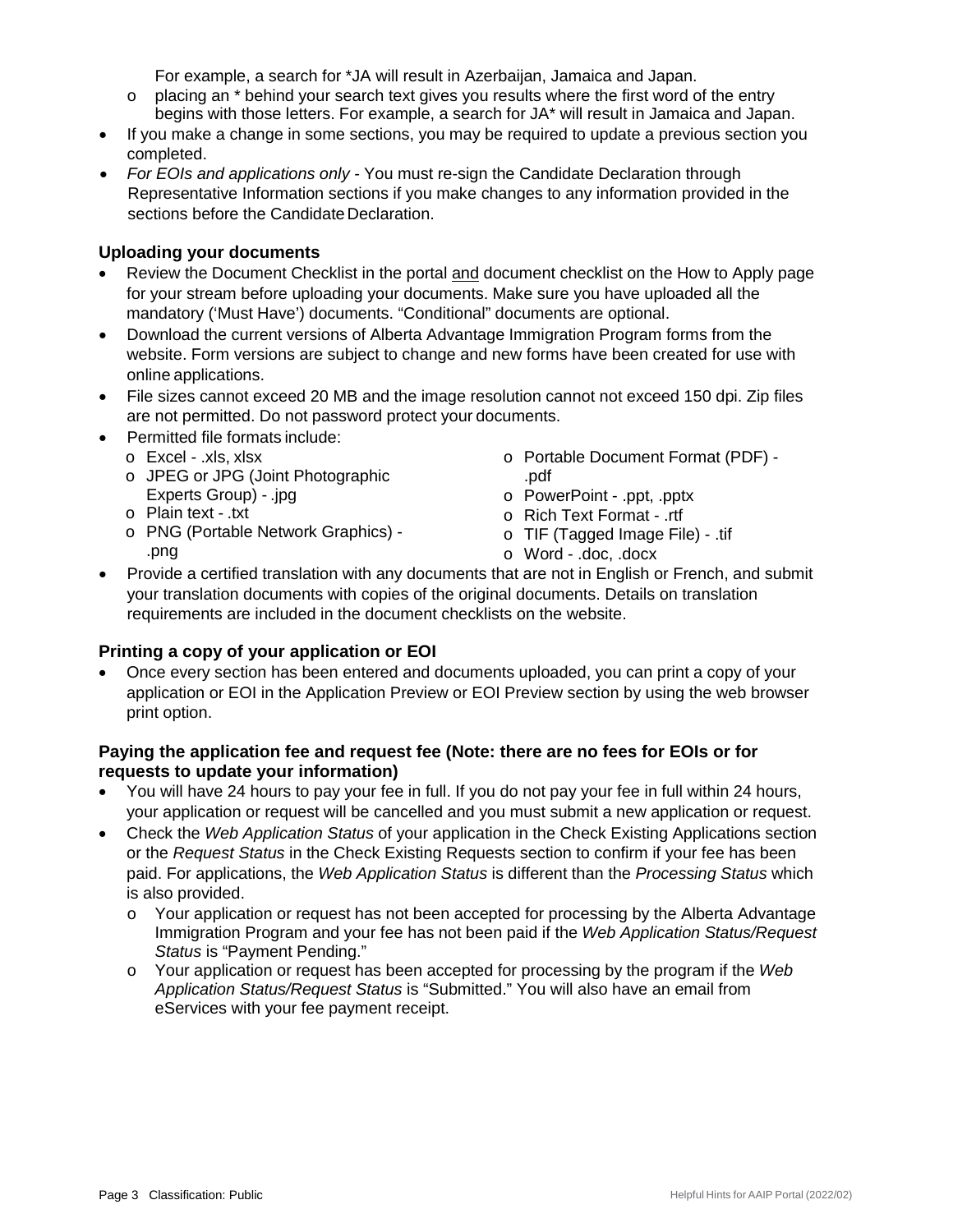#### **Misrepresentation and fraud**

• If the information you have provided in the Alberta Advantage Immigration Program portal is not true, complete and correct, you may be banned from applying to the program for up to 5 years due to fraud or misrepresentation.

#### **Statuses in the portal**

- Check the *Web Application Status* of your application/EOI on the Check Existing Applications and Check Existing Expression of Interest (EOI) sections and the *Request Status* on the Check Existing Requests section.
- The Alberta Advantage Immigration Program does not respond to requests for status updates.
- If you are nominated, the status of your application for permanent residence application is not shown in the portal. You must contact the federal government to determine the status of your application for permanent residence. Your final status in the portal will be Certificate Issued, Certificate Extension Issued or Withdrawn if you nomination is withdrawn by the Alberta Advantage Immigration Program.

| <b>Application Status</b><br>(all streams)                         | Means                                                                                                                                                                                                                                                                                                                                                                                                    |
|--------------------------------------------------------------------|----------------------------------------------------------------------------------------------------------------------------------------------------------------------------------------------------------------------------------------------------------------------------------------------------------------------------------------------------------------------------------------------------------|
| <b>Draft</b>                                                       | Your application has not yet been received by the Alberta Advantage<br>Immigration Program for processing.                                                                                                                                                                                                                                                                                               |
| Payment pending                                                    | You must pay your application fee. Application fee must be paid in full<br>within 24 hours of your application being submitted.                                                                                                                                                                                                                                                                          |
| Submitted                                                          | Your application fee has been paid and your application has been received<br>by the Alberta Advantage Immigration Program for processing. This status<br>will remain in place while the program does an initial review of your<br>application for completeness. This status will change once the program<br>requests further information or the application is assigned to an officer for<br>assessment. |
| Application<br>Assigned for<br>Assessment                          | An Alberta Advantage Immigration Program officer is assessing your<br>application to determine your eligibility. They may contact you and/or<br>current or your past employers to confirm information in your application<br>or request further information or documents.                                                                                                                                |
| Information<br>Requested                                           | You, your representative (if applicable) and/or current or past employers<br>received a request for further information to assess your application.<br>Check your email inbox for details on the request for information and<br>connect with you representative, employer or past employers, as needed.<br>Candidates are not included on requests sent to current and past<br>employers.                |
| <b>Business Plan</b><br>Accepted<br>(Entrepreneur<br>streams only) | Your Business Plan is accepted by the Alberta Advantage Immigration<br>Program. Check your inbox for an email from the program with next steps.                                                                                                                                                                                                                                                          |
| Certificate Issued                                                 | A nomination certificate has been issued for the application. Check your email<br>inbox for the decision letter from the Alberta Advantage Immigration Program.                                                                                                                                                                                                                                          |
| Declined                                                           | Your application did not meet Alberta Advantage Immigration Program<br>criteria. Check your email inbox for the decision letter from the program.                                                                                                                                                                                                                                                        |
| Withdrawn                                                          | Your application has been withdrawn at your request or the request of your<br>authorized representative or your nomination was withdrawn by the Alberta<br>Advantage Immigration Program. Check your email inbox for the decision<br>letter from the program.                                                                                                                                            |
| <b>Certificate Extension</b><br>Issued                             | You have been issued an extension of your nomination certificate. Check<br>your email inbox for the decision letter from the Alberta Advantage<br>Immigration Program.                                                                                                                                                                                                                                   |
| Application<br>Cancelled                                           | Your application has been cancelled because your fee was not paid in 24<br>hours or you cancelled your application. A cancelled application cannot be<br>reinstated. You must create a new application.                                                                                                                                                                                                  |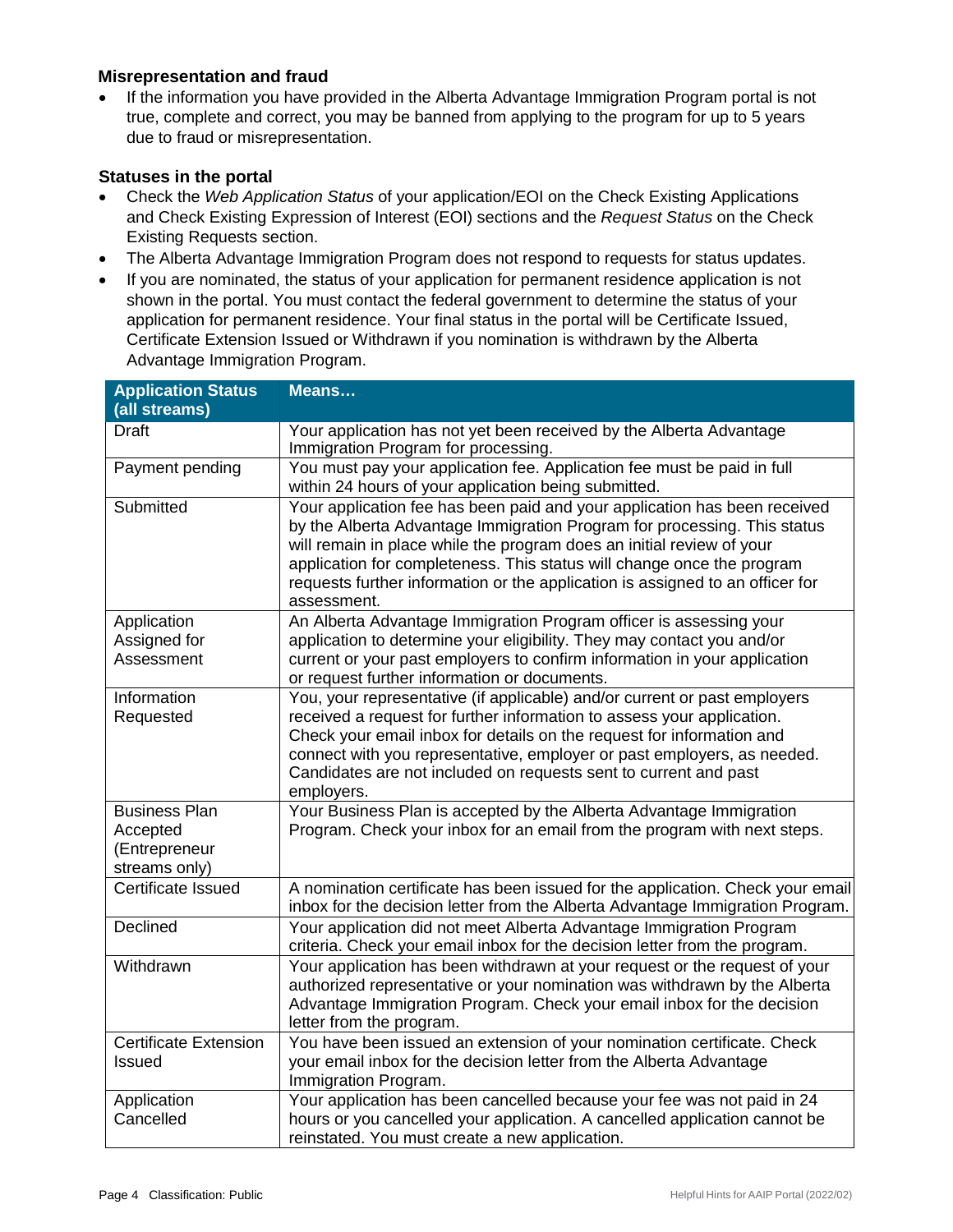| <b>EOI Status</b>          | Means                                                                                                                                                                                                                              |
|----------------------------|------------------------------------------------------------------------------------------------------------------------------------------------------------------------------------------------------------------------------------|
| Draft                      | Your EOI has not yet been received by the Alberta Advantage Immigration<br>Program for processing.                                                                                                                                 |
| Pending Review by<br>AINP* | Your EOI is waiting to be assessed by the Alberta Advantage Immigration<br>Program to determine your points.                                                                                                                       |
| Review in Progress         | The Alberta Advantage Immigration Program is assessing your EOI and<br>determining your points.                                                                                                                                    |
| Eligible                   | Your EOI meets the minimum requirements. It has been placed in the pool of<br>EOIs to be considered for selection for a Business Application. It will remain<br>in the pool for up to 12 months from the date the EOI was created. |
| Not Eligible               | Your EOI does not meet minimum requirements. Your EOI will not be<br>considered for selection for a business application. It will remain in the<br>system for up to 12 months from the date it was submitted.                      |
| Selected                   | Your EOI has been selected to submit a business application. Check your<br>inbox for an email from the Alberta Advantage Immigration Program with<br>next steps.                                                                   |
| Expired                    | Your EOI is more than 12 months old and is no longer in the pool of eligible<br>EOIs to be considered for selection for a Business Application.                                                                                    |
| Cancelled                  | You cancelled your EOI. A cancelled EOI cannot be reinstated. You must<br>create a new EOI.                                                                                                                                        |

\*References to the Alberta Immigrant Nominee Program (AINP) will be updated in the coming weeks.

| <b>Request Status</b>                                                                   | Means                                                                                                                                                                                                                                                                                                                                    |
|-----------------------------------------------------------------------------------------|------------------------------------------------------------------------------------------------------------------------------------------------------------------------------------------------------------------------------------------------------------------------------------------------------------------------------------------|
| Draft                                                                                   | Your request has not yet been received by the Alberta Advantage<br>Immigration Program for processing.                                                                                                                                                                                                                                   |
| Payment pending<br>(for requests with a<br>fee only)                                    | You must pay your request fee. Request fee must be paid in full within 24<br>hours of your request being submitted.                                                                                                                                                                                                                      |
| Submitted                                                                               | The Alberta Advantage Immigration Program has accepted your request<br>for processing.                                                                                                                                                                                                                                                   |
|                                                                                         | For requests with a fee, your request fee has been paid. For withdrawal<br>request, this status will remain in place while the Alberta Advantage<br>Immigration Program does an initial review of your request.                                                                                                                          |
|                                                                                         | This status will change once the Alberta Advantage Immigration<br>Program makes a final decision on your request.                                                                                                                                                                                                                        |
| Updated                                                                                 | For requests to update information, the program will update the<br>information in our internal systems. Changes will be not be reflected in<br>the portal.                                                                                                                                                                               |
| <b>Request Declined</b><br>(for requests with a<br>fee and withdrawal<br>requests only) | Your request was reviewed and not approved.                                                                                                                                                                                                                                                                                              |
|                                                                                         | For reconsiderations this means you did not meet the conditions to<br>have your application reconsidered or the original decision was<br>reconsidered but it was determined that no error was made and the<br>original decline decision has been<br>maintained.                                                                          |
|                                                                                         | Check your email inbox for the decision letter from the Alberta Advantage<br>Immigration Program.                                                                                                                                                                                                                                        |
| <b>Request Approved</b><br>(for requests with a<br>fee and withdrawal<br>requests only) | Your request was reviewed and approved. Check your email inbox for the<br>decision letter from the Alberta Advantage Immigration Program.<br>For requests for reconsideration, it was determined that an error was<br>made and the original decline decision has been overturned. You will be<br>automatically refunded the request fee. |
| Cancelled                                                                               | You cancelled your request or you did not pay your fee within 24<br>hours (if applicable). A cancelled request cannot be reinstated.<br>You must create a new request.                                                                                                                                                                   |